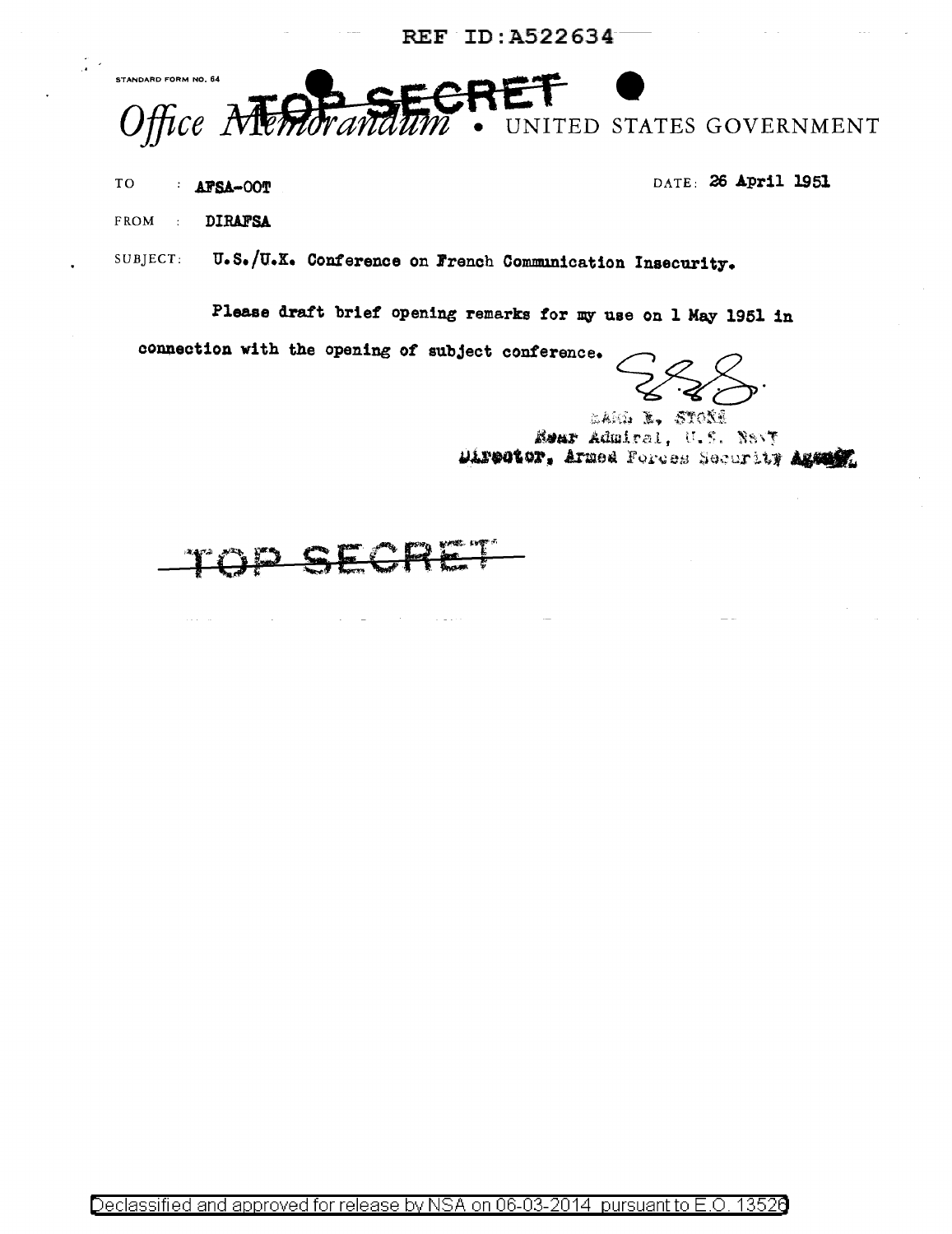

## DRAFT

It is my pleasure to welcome the representatives of the United Kingdom to this U.K.-U.S. Conference. You will observe that I have not specified the kind of a Conference, whether because it is somewhat difficult to characterize it as being either one or the other. Perhaps it will be just as well to refer to it simply by the title "U.K.-U.S. Conference on French communications".

There is hardly any need for me to indicate the quite general feeling that times are out of joint. How far they are out of joint is reflected by one feature which makes this Conference unique.

matters. Heretofore, whenever we have assembled to discuss EO  $3.3(h)(2)$ the primary purpose of the Conference has been to enhance or to PL 86-36/50 USC 3605 increase our respective or our combined potential. We have discussed all sorts of questions dealing with improvements we could make, unilaterally and bilaterally, to make possible or to facilitate the solution or

But such a course of action, if it is agreed upon, is not of our choosing. It is one to which we are committed by a realization and

<u> Kropet</u>